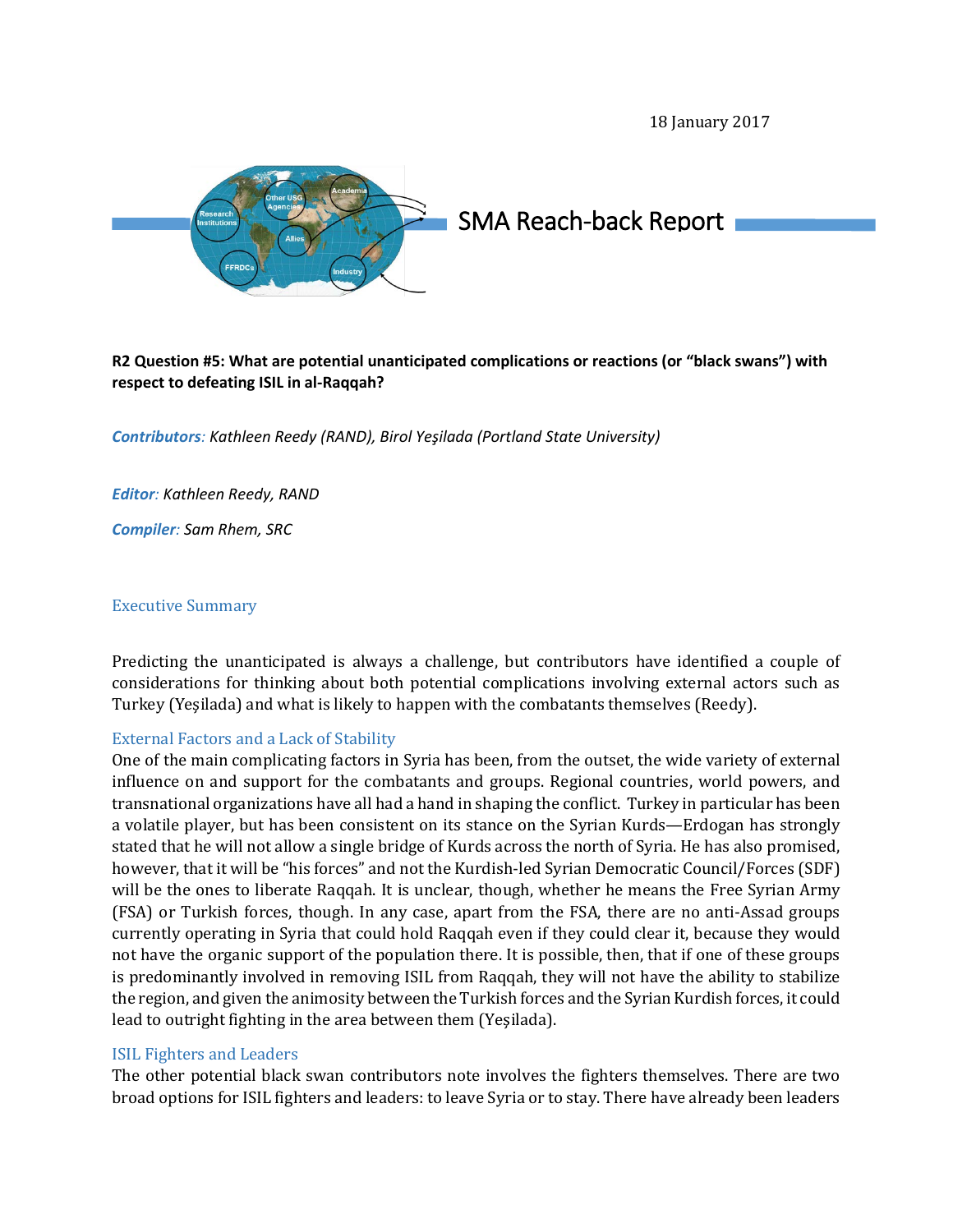who have fled the Levant when things began to look somewhat bleak for ISIL, primarily fleeing to North Africa. As they are slowly pushed out of Syria, more leaders and fighters may begin to follow them there. This creates follow-on problems in Africa, as increasing fighters and expertise arrive and challenge already fragile-situations there. However, the fight in North Africa is often more local than that in the Levant in its perspective, and fighters may be reluctant to commit to conflict there because of that and because the territory lacks the ideological impetus of the historical home of the Caliphate. Yemen might be another option to flee to, but given the current conflict and related factors such as food shortages there, that seems a less likely option (Reedy).

The other alternative is to stay in Syria. This may be a more viable option for rank-and-file fighters than leaving because they may not have the resources to flee safely and/or, since many of them are foreign fighters, they may be on watchlists that prohibit them from returning home. Leaders who stay are more likely to do so for ideological reasons. Within this option are two possibilities, which are by no means mutually exclusive. One is that some combatants are likely to either join other groups that continue to oppose the regime and go underground as part of a long-term insurgency scenario. The other scenario is that fighters, feeling backed into a corner, attempt to do as much damage to life and property as they can before they are killed or captured (Reedy).

# What Can Coalition Partners Do?

Contributors outlined or implied a few actions that the US government and its coalition partners could do to address these black swans.

- 1. Keep a **tight rein on allies** within and outside Syria to ensure they do not fall to fighting among themselves (Yeşilada).
- 2. Ensure that the **clearing and holding of Raqqah are coordinated** and that no single force is primarily responsible for its liberation or stabilization (Yeşilada).
- 3. **Coordinate and communicate closely** between CENTCOM and AFRICOM to attempt to track, detain, and understand the capabilities of leaders and fighters fleeing from Syria and Iraq to North Africa (Reedy).
- 4. Prepare to deal with a long-running insurgency, for allies and international organizations involved in stabilizing Syria (Reedy).
- 5. To deal with levels of extreme violence, **more heavily secure civilian populations and key infrastructure** to protect them (Reedy).
- 6. Find methods and means to **repatriate foreign fighters** to remove them from the battlefield in Syria or elsewhere (Reedy).

#### Conclusion

Contributors note that unexpected results can involve both external actors and allies (Yeşilada) and the ISIL combatants themselves (Reedy). Ensuring that U.S. forces and partners are ready to address the wide variety of potential complications and are agile enough to adapt to the unexpected rapidly will be essential to minimize the impacts from these types of concerns. Communication and the ability to rapidly react politically and militarily will be paramount.

#### SME INPUTs

# Dr. Birol Yeşilada, Portland State University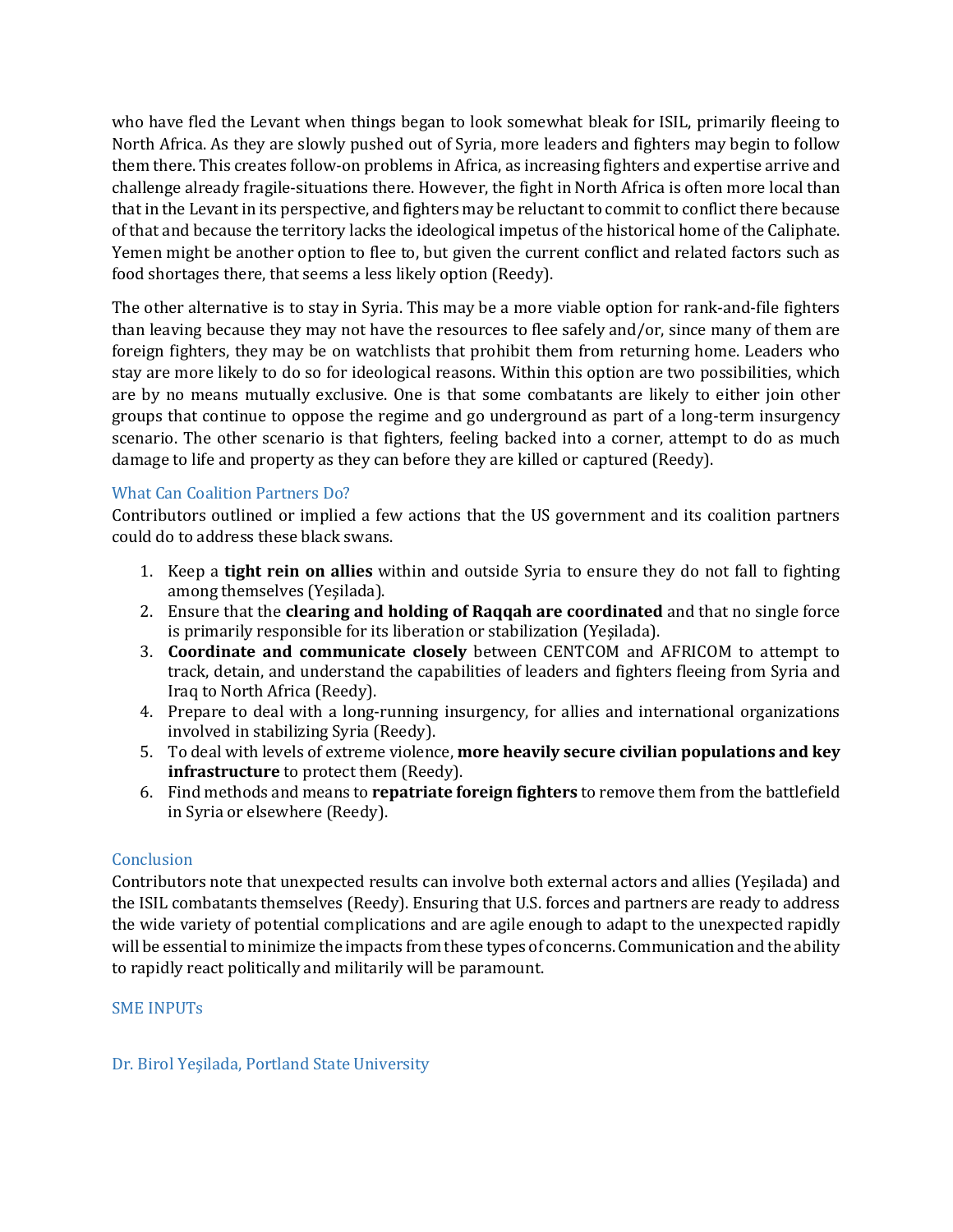This is going to bring two anti-Assad coalitions face to face for control of the region. (1) The Free Syrian Army (FSA) and Al Qaeda affiliates supported by Qatar, Saudis, Turkey, Libya and for FSA France and USA; and (2) Syrian Democratic Council/Forces (SDF) and Federation of Northern Syria – Rojava led by the Kurds (YPG) and supported by Western Allies excluding Turkey. The Turkish government of Erdogan is determined to prevent the Syrian Kurds from controlling the corridor in Northern Syria and will do everything possible to crush the YPG which it sees as an arm of the PKK. Erdogan has total support of the Turkish political parties (except the HDP Kurds) in this. So far, Erdogan has provided limited support for the FSA and al-Nusra in the Euphrates Shield Operation. The Turks are reserving their military force in a "wait and see" strategy and will exercise more forceful intervention depending on the outcome of al-Bab and al-Raqqah operations. On several instances while speaking about Raqqah, Erdogan emphasized that that his forces, not the SDF, will liberate Raqqah. By "his forces" it is not clear whether Erdogan means the FSA or Turkish armed forces. Here lies a major problem. Neither the Turks nor the Kurdish led SDF have significant Sunni Arabs in their ranks to be perceived favorable by the Arabs of Raqqah. Even if they take over the city, it is going to be very difficult for them to hold on to it. I suspect that the Turks and their allies in the FSA and SDF will end up fighting each other.

#### Dr. Kathleen Reedy, RAND

If ISIL falls in Raqqa, the most glaring black swan will be what happens to the fighters who are not killed or do not surrender. There are two major categories of possibilities there. One is that the fighters and leadership flee Syria. There has already been some indication that ISIL leaders have fled at various points to proclaimed wilayats in North Africa. While they are likely to be valued for their combat experience there, however, a lot of the extremist violence in North Africa is realistically more locally focused than the grand schemes of ISIL. North Africa also holds less ideological credibility than a fight in the territory of the historical caliphates and so may hold less attraction for many of the foreign fighters from outside the Middle East in particular. Yemen might be another location people would flee to, but given the current complexities there, that seems less likely to be desirable than some of the slightly less contested areas in North Africa. In this case, the problem shifts from the Levant and Iraq to North Africa. Combatting this will take an immense amount of intelligence gathering to track and limit the movement of leaders and fighters. It will also require coordination and communication between CENTCOM and AFRICOM to identify key leaders in particular and what capabilities they bring with them.

An alternative option is that fighters stay in Syria and Iraq. This seems more likely to occur for many rank-and-file members of ISIL who have less access to resources to safely move. Also, foreign fighters who have come to Syria to fight may be more likely to stay because they may not be allowed to reenter their home countries. For these fighters, they will likely contribute to on-going insurgency. Some may go underground or try to blend in with other opposition groups, but some, again especially foreign fighters, they may reach a point where they are backed into a corner and rather than going underground, they may decide to destroy as much as they can in the name of their cause before they are caught or killed. In other words, fighters that stay may contribute to longrunning insurgency and/or may be explosive in the short-term, attempting to cause extreme amounts of damage. Combatting the former will require whatever government eventually controls Syria to engage in extended counterinsurgency operations, while the latter are more difficult to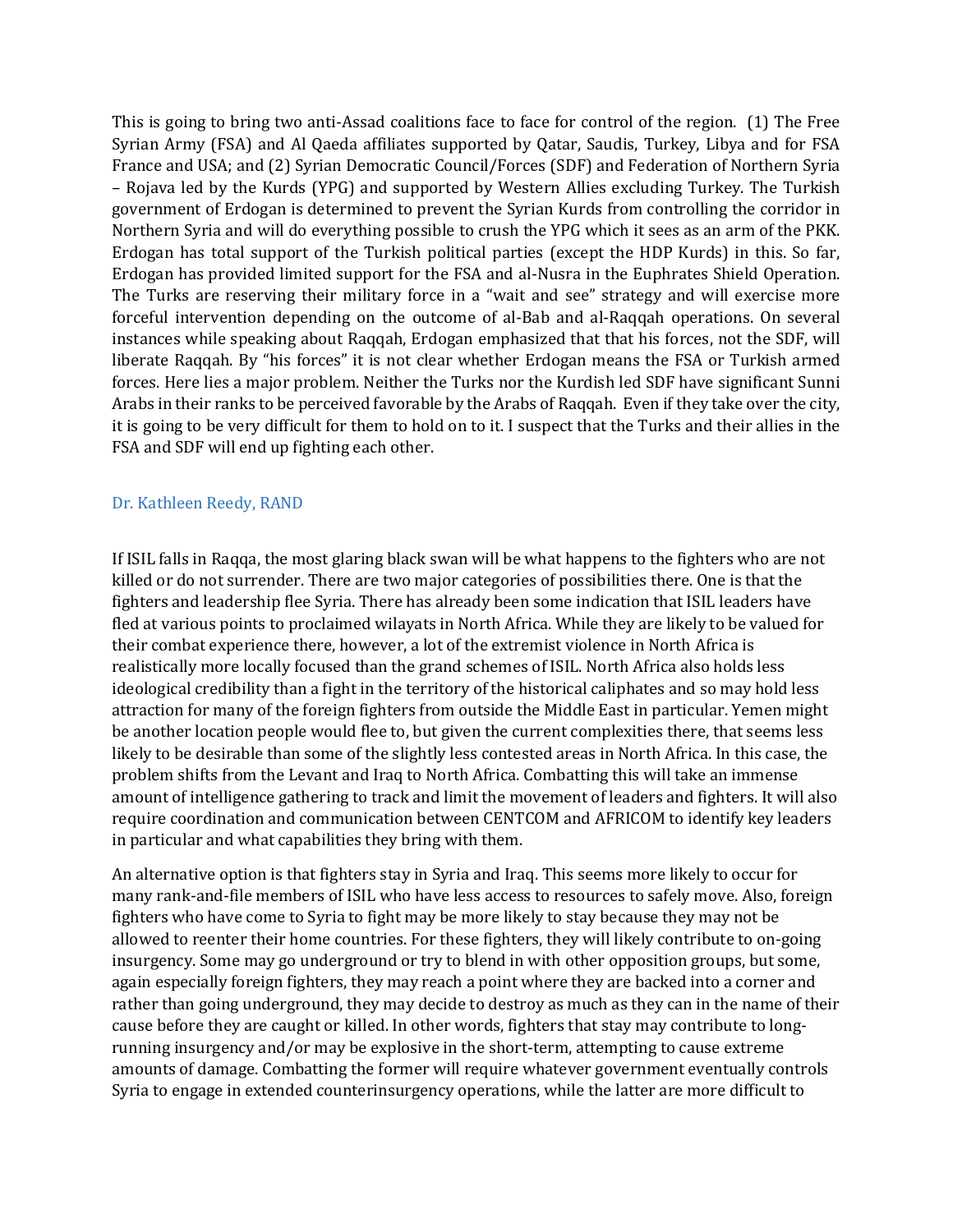handle as the ball is always in the court of the someone willing to commit extreme violence in these kinds of cases. Ensuring that civilian populations and key infrastructure are secured to the greatest extent possible will be important to help limit damage. Also, finding ways to repatriate foreign fighters would be challenging, but could reduce some of this sort of attempts at catastrophic damage if people feel that they can actually return home.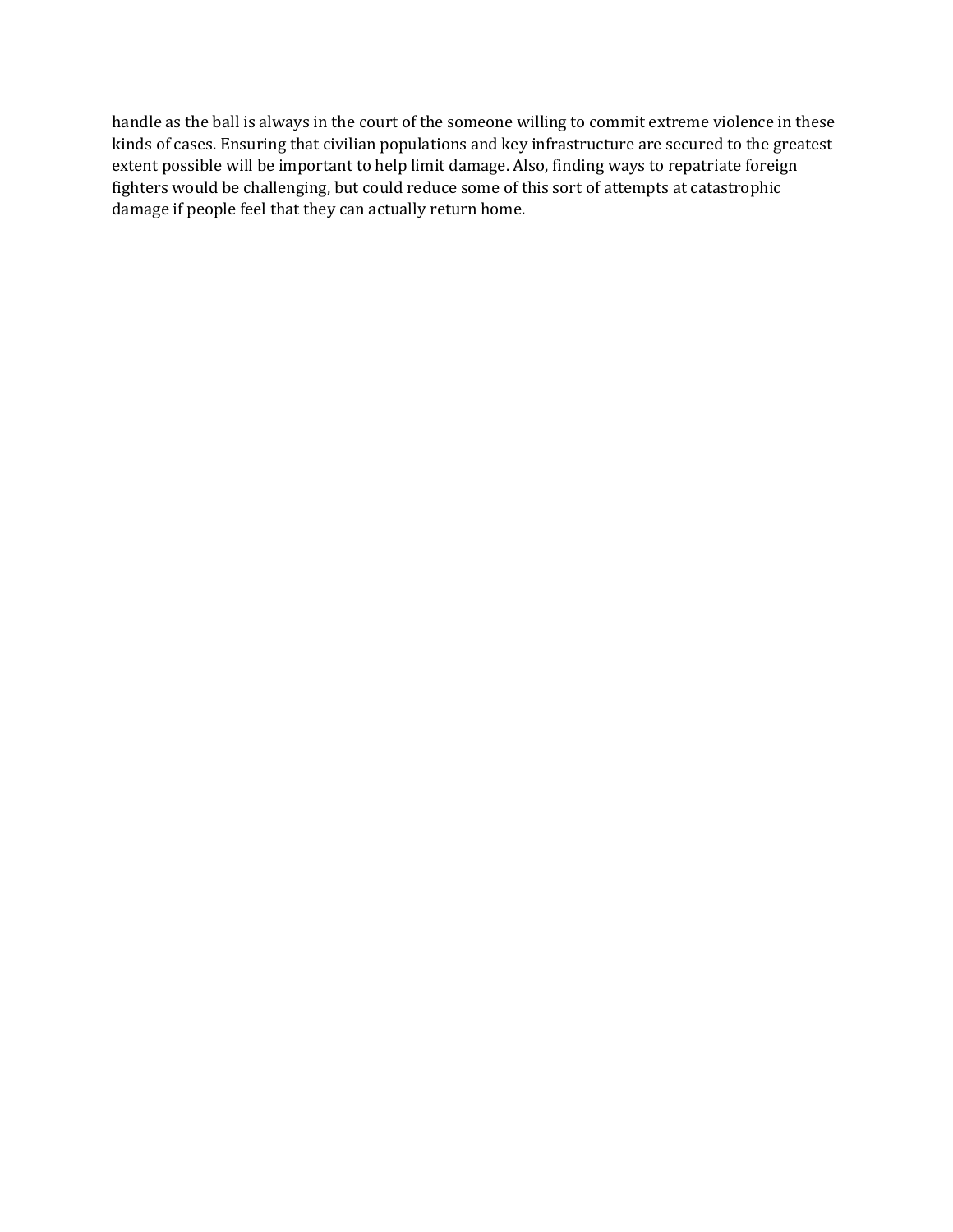# Author Bios

# **Kathleen Reedy, Ph.D.**

Kathleen Reedy is an anthropologist and mixed methods researcher at the RAND Corporation. Her background is in Middle Eastern culture and politics. In particular, her research has focused on nationalism, political identities, governance, rule of law, and the gaps between policy and practice in war zones. Prior to joining RAND, she served as a CENTCOM SME for the USAF and as a social scientist for the Army's Human Terrain System, embedding with BCTs in Iraq and Afghanistan. Her graduate fieldwork included 13 months of ethnographic research in Syria, and she has also worked in and on Egypt, the Gulf, China, and Japan.

Since joining RAND in 2014, Dr. Reedy has led or participated in studies on strategic posture and presence; Islamic extremism; right-wing nationalism; the human domain in remote sensing operations; policy options for Syria, Yemen, and Iran; military education and training; and military gender integration.

Dr. Reedy received her Ph.D. from the University of Edinburgh, and her undergraduate degree from Penn State.



Birol Yeşilada, Ph.D.

Birol A. Yeşilada is professor of Political Science and International Studies at Portland State University (PSU). He is the Vice President of the Board of TransResearch Consortium and holder of the endowed chair in Contemporary Turkish Studies in the Mark O. Hatfield School of Government. He is the Director of the Center for Turkish Studies as well as Director of the Middle East Studies Center of PSU. He came to PSU in September 1998 from the University of Missouri-Columbia where he was Chair of the Department of Political Science.

Dr. Yeşilada received his B.A. degree in 1977 in Neurobiology from the University of California at Berkeley, his M.A. in Political Science in 1979 from San Francisco State University and his Ph.D. in Political Science in 1984 from the University of Michigan.

His current research interests include: Global power transition, PI for the World Values Survey (Cyprus), the European Union, political and economic development of Turkey, radical Islam and terrorism, the Cyprus negotiations and international conflict resolution, and politics of economic reform in the emerging markets. His recent publications include several books, latest *EU-Turkey Relations in the 21st Century, Islamization of Turkey Under the AKP Rule, The Emerging European*